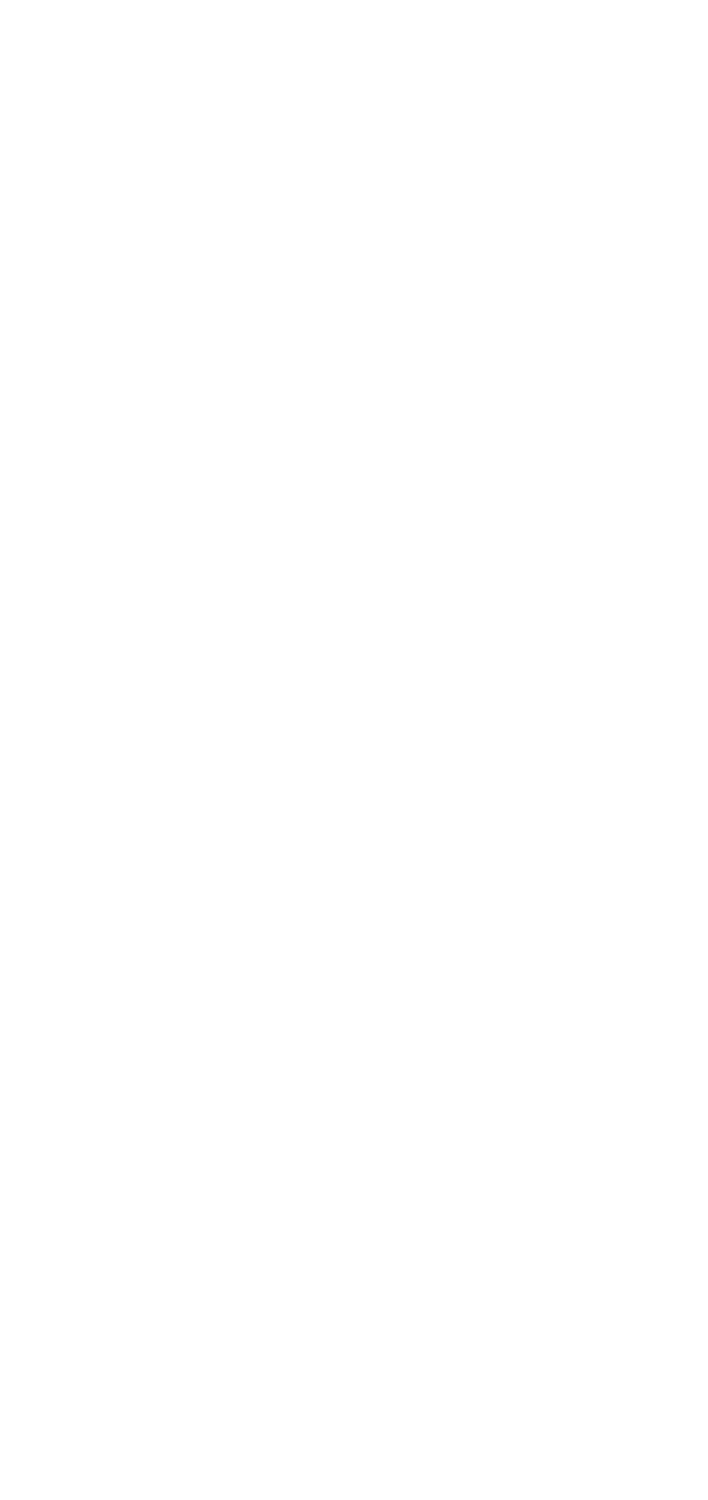## **Investment Objective and Policy**

The objective of the Trust is to track the capital performance of the UK equity market as represented by the FTSE 100 Index.

Securities in the FTSE 100 Index will be held with weightings generally proportionate to their company's market capitalisation.

From time to time non-Index constituents may be held as a result of a corporate action and these holdings will be sold or transferred as soon as reasonably practical.

The Trust may hold derivatives for the purpose of Efficient Portfolio Management.

## **Risk Profile**

### **Market Risk**

Market risk arises mainly from uncertainty about future prices. It represents the potential loss the Trust may suffer through holding market positions in the face of market movements. The Manager adheres to the investment guidelines and in this way, monitors and controls the exposure to risk from any type of security, sector or issuer.

## **Trust Facts**

| Period End Dates for Distributions: |          | 5 May, 5 Nov |
|-------------------------------------|----------|--------------|
| <b>Distribution Dates:</b>          |          | 5 Jul. 5 Jan |
| <b>Ongoing Charges Figures:</b>     | 5 May 19 | 5 May 18     |
| $R$ -Class                          | 0.51%    | 0.82%        |
| $E-Class1$                          |          | 0.82%        |
| F-Class                             | 0.34%    | 0.34%        |
| I-Class                             | 0.10%    | 0.10%        |
| C-Class                             | 0.06%    | 0.06%        |

<sup>1</sup> See Significant Change on page 17.

The Ongoing Charges Figure (OCF) is the ratio of the Trust's total disclosable costs (excluding overdraft interest) to the average net assets of the Trust.

The OCF is intended to provide a reliable figure which gives the most accurate measure of what it costs to invest in a trust and is calculated based on the last period's figures.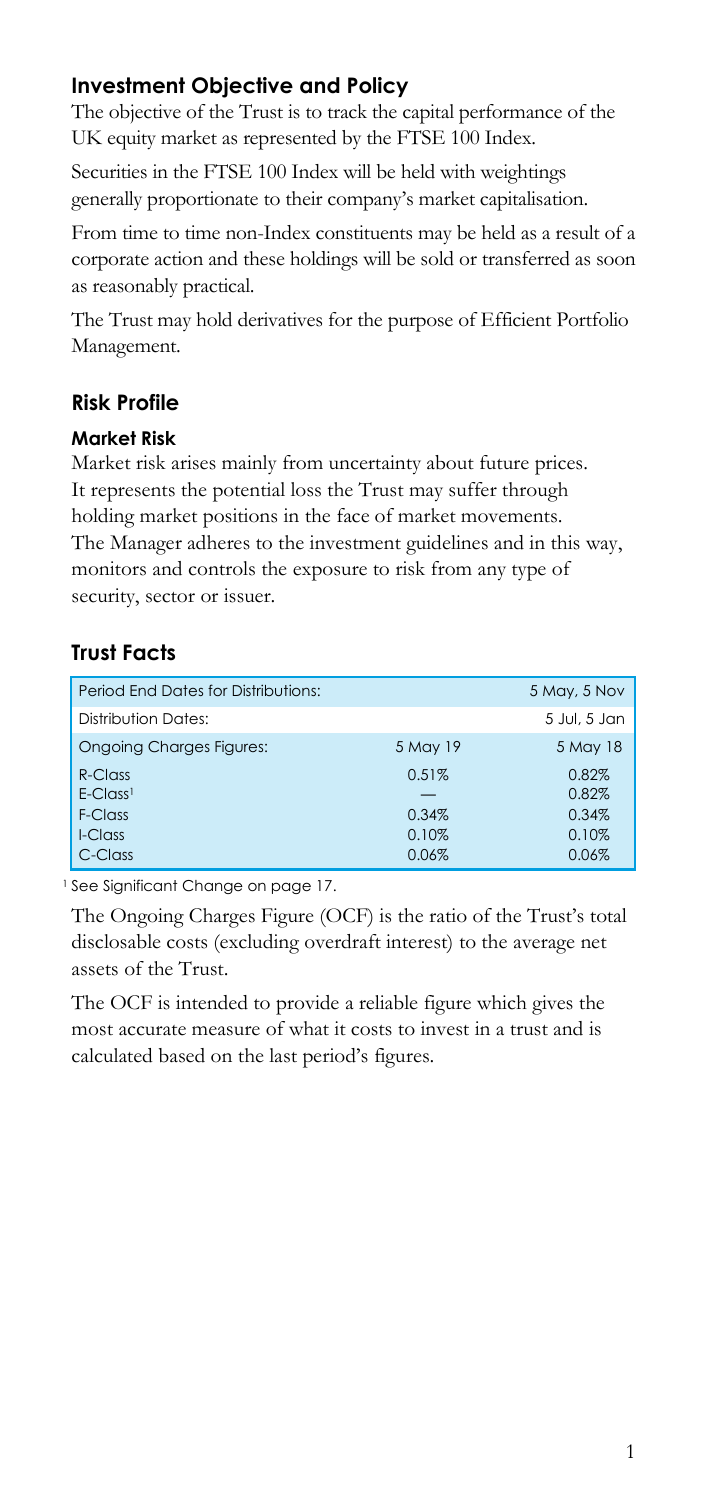## **Risk and Reward Profile**



- The Risk and Reward Indicator table demonstrates where the Trust ranks in terms of its potential risk and reward. The higher the rank the greater the potential reward but the greater the risk of losing money. It is not guaranteed to remain the same and may change over time. It is based on historical data and may not be a reliable indication of the future risk profile of the Trust. The shaded area in the table above shows the Trust's ranking on the Risk and Reward Indicator.
- The Trust is in category five because it invests in company shares which are sensitive to variations in the stock market. The value of company shares can change substantially over short periods of time. Company shares are generally considered to be higher risk investments than bonds or cash.
- Even a trust in the lowest category is not a risk free investment.

## **Distribution Information**

## **R-Class**

The distribution payable on 5 July 2019 is 2.8812p per unit for distribution units and 4.2411p per unit for accumulation units.

### **F-Class**

The distribution payable on 5 July 2019 is 2.9846p per unit for distribution units and 4.5118p per unit for accumulation units.

### **I-Class**

The distribution payable on 5 July 2019 is 3.1573p per unit for distribution units and 5.0339p per unit for accumulation units.

## **C-Class**

The distribution payable on 5 July 2019 is 3.1798p per unit for distribution units and 5.0961p per unit for accumulation units.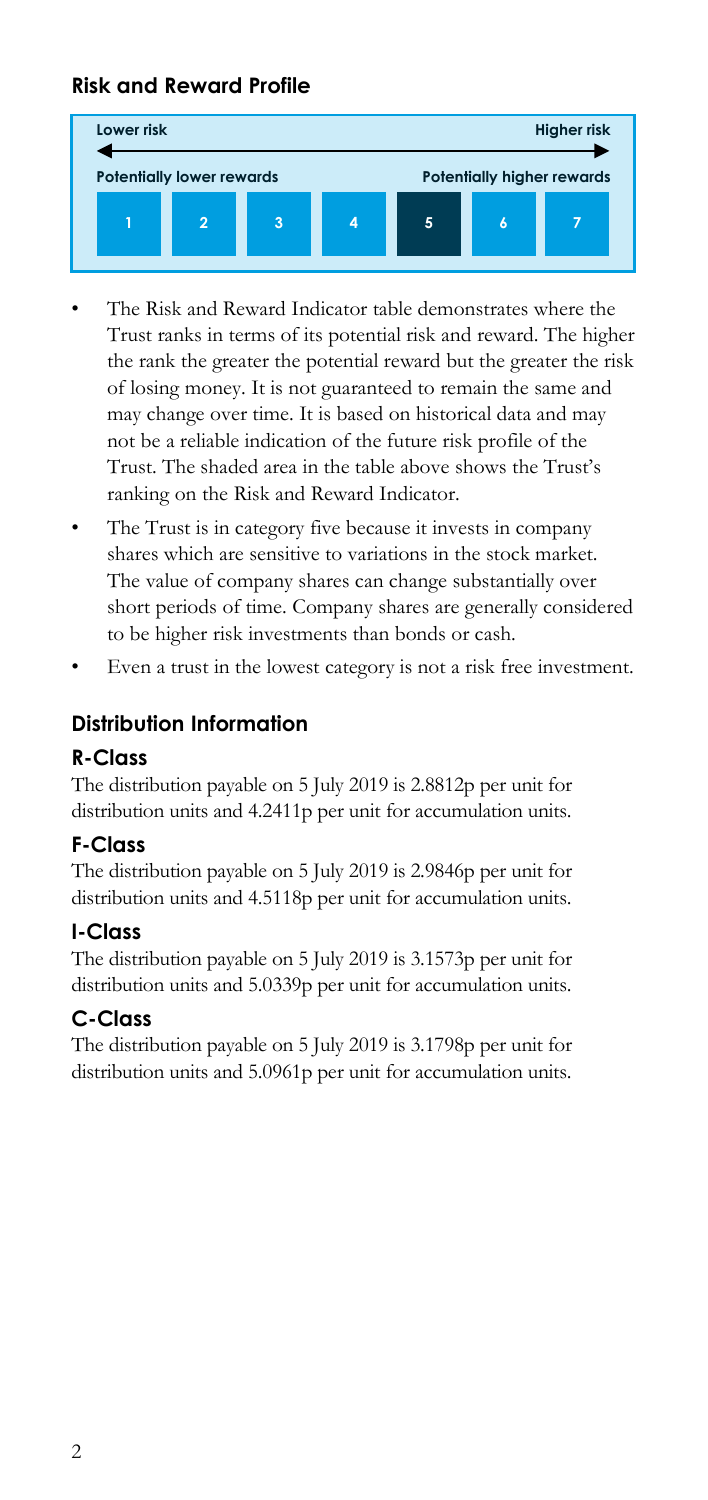## **Portfolio Information**

The top 10 holdings and their associated weighting at the current and preceding year ends were:

| <b>Top 10 Holdings at</b><br>5 May 2019  |                                         | <b>Top 10 Holdings at</b><br>5 May 2018   |                                         |
|------------------------------------------|-----------------------------------------|-------------------------------------------|-----------------------------------------|
| Holding                                  | Percentage of<br><b>Net Asset Value</b> | Holding                                   | Percentage of<br><b>Net Asset Value</b> |
| <b>HSBC</b>                              | 7.25%                                   | <b>HSBC</b>                               | 7.08%                                   |
| <b>BP</b>                                | 5.77%                                   | Royal Dutch Shell 'A'<br>(Dutch listing)  | 5.52%                                   |
| Royal Dutch Shell 'B'                    | 4.93%                                   | <b>BP</b>                                 | 5.36%                                   |
| Royal Dutch Shell 'A'<br>(Dutch listing) | 4.67%                                   | Royal Dutch Shell 'B'                     | 4.90%                                   |
| Diageo                                   | 4.00%                                   | <b>British American</b><br><b>Tobacco</b> | 4.46%                                   |
| GlaxoSmithKline                          | 4.00%                                   | GlaxoSmithKline                           | 3.55%                                   |
| AstraZeneca                              | 3.97%                                   | AstraZeneca                               | 3.31%                                   |
| <b>British American</b>                  |                                         |                                           |                                         |
| Tobacco                                  | 3.45%                                   | Diageo                                    | 3.24%                                   |
| Unilever                                 | 2.66%                                   | <b>Vodafone Group</b>                     | 2.82%                                   |
| Rio Tinto                                | 2.57%                                   | Prudential                                | 2.46%                                   |

## **Trust Holdings as at 5 May 2019**





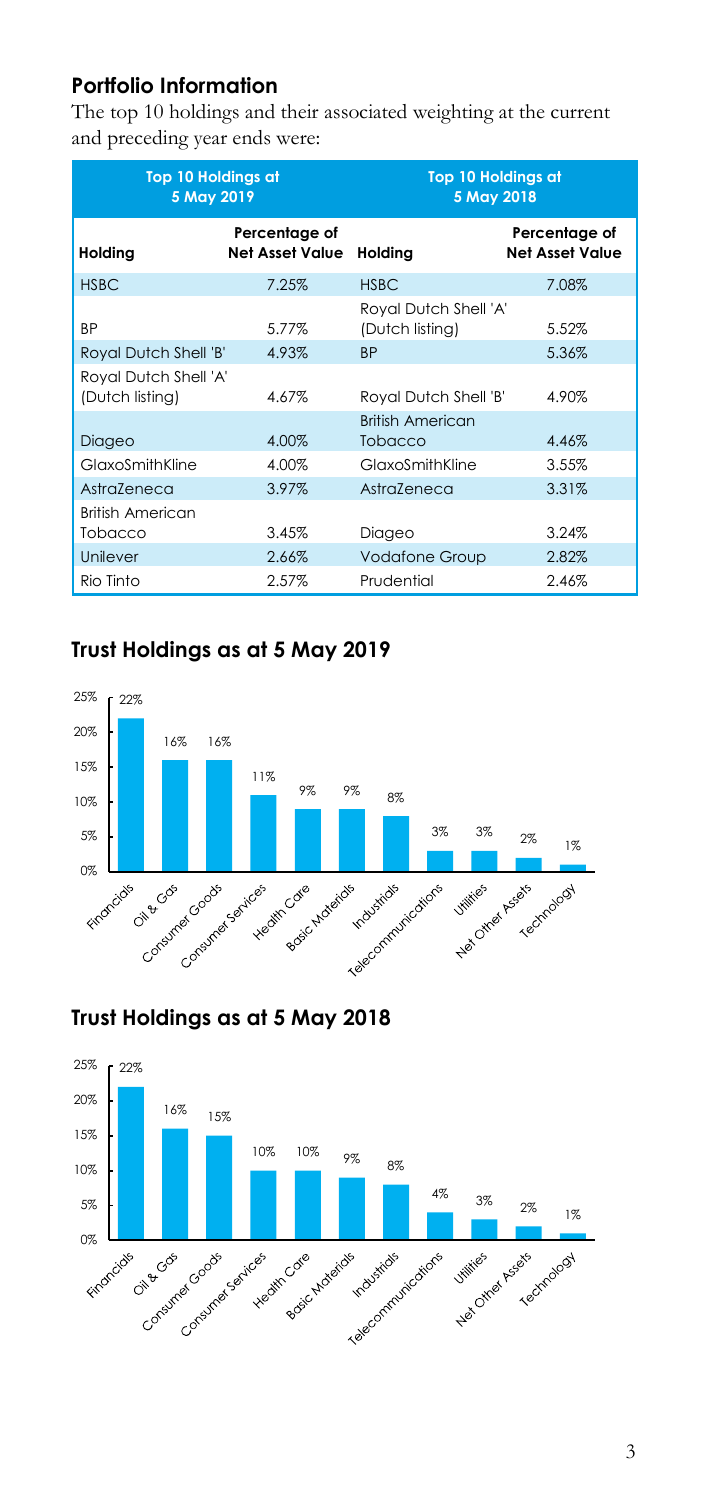### **Comparative Tables**

#### **R-Class Distribution Units**

#### **Change in Net Asset Value per Unit**

| <b>Accounting Year ending</b>                                                                            | 05/05/19<br>(pence<br>per unit)           | 05/05/18<br>(pence<br>per unit)           | 05/05/17<br>(pence<br>per unit)           |
|----------------------------------------------------------------------------------------------------------|-------------------------------------------|-------------------------------------------|-------------------------------------------|
| Opening net asset value per unit                                                                         | 147.15                                    | 14172                                     | 119.81                                    |
| Return before operating charges                                                                          | 3.91                                      | 11.31                                     | 27.20                                     |
| Operating charges<br>(calculated on average price)                                                       | (0.73)                                    | (1.20)                                    | (1.11)                                    |
| Return after operating charges                                                                           | 3.18                                      | 10.11                                     | 26.09                                     |
| Distributions on income units                                                                            | (5.62)                                    | (4.68)                                    | (4.18)                                    |
| Closing net asset value per unit                                                                         | 144.71                                    | 147.15                                    | 141.72                                    |
| after direct transaction costs of:                                                                       | 0.14                                      | 0.29                                      | 0.23                                      |
| Performance                                                                                              |                                           |                                           |                                           |
| Return after charges                                                                                     | 2.16%                                     | 7.13%                                     | 21.78%                                    |
| Other Information                                                                                        |                                           |                                           |                                           |
| Closing net asset value (£)<br>Closing number of units<br>Operating chargest<br>Direct transaction costs | 13,638,316<br>9,424,753<br>0.51%<br>0.10% | 12,677,941<br>8,615,491<br>0.82%<br>0.20% | 11.911.698<br>8.405.066<br>0.82%<br>0.17% |
| Prices                                                                                                   |                                           |                                           |                                           |
| Highest unit price<br>Lowest unit price                                                                  | 154.20p<br>130.80p                        | 152.50 <sub>p</sub><br>137.50p            | 147.60p<br>117.00p                        |

† Operating charges, otherwise known as the OCF is the ratio of the Trust's total disclosable costs (excluding overdraft interest) to the average net assets of the Trust.

**Past performance is not a guide to future performance.**

**The price of units and any income from them may go down as well as up.**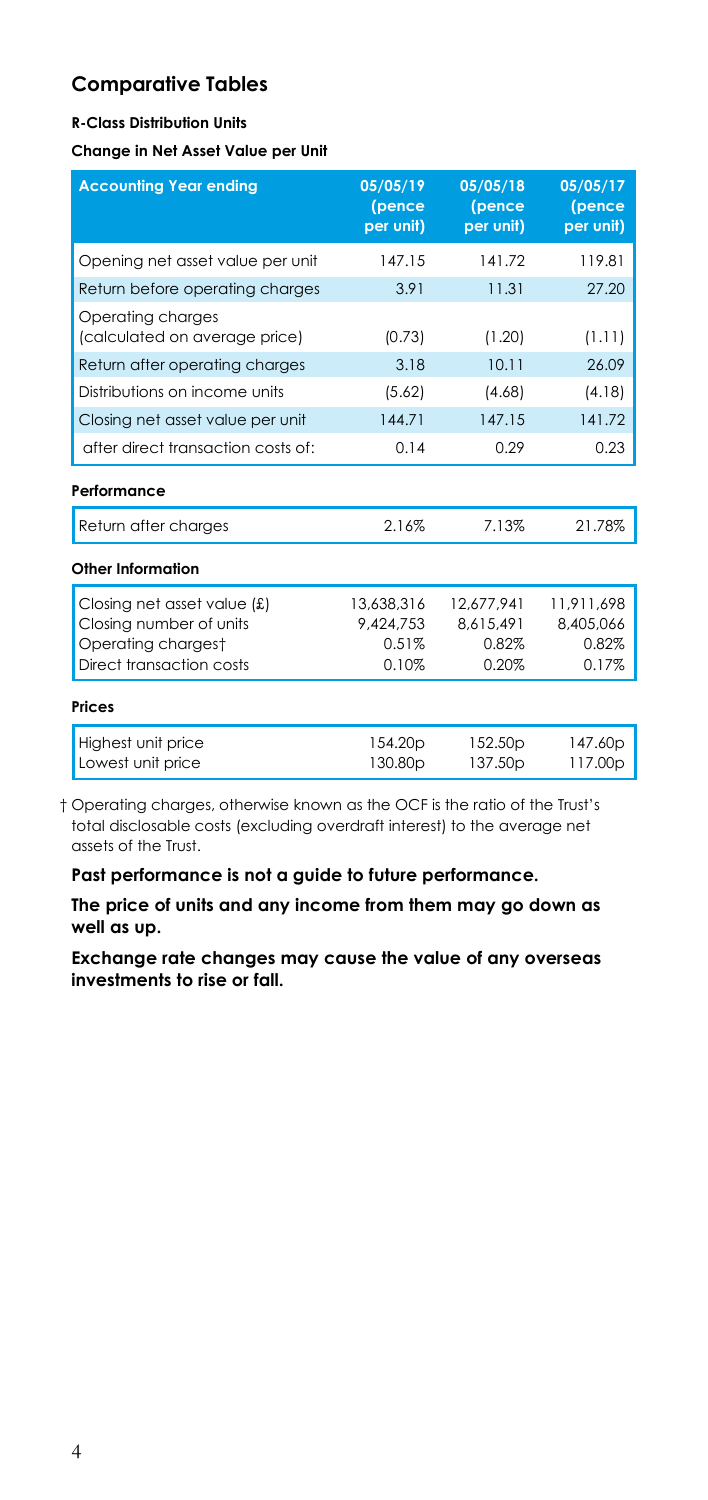#### **R-Class Accumulation Units**

**Change in Net Asset Value per Unit**

| <b>Accounting Year ending</b>                                                                            | 05/05/19<br>(pence<br>per unit)             | 05/05/18<br>(pence<br>per unit)             | 05/05/17<br>(pence<br>per unit)             |
|----------------------------------------------------------------------------------------------------------|---------------------------------------------|---------------------------------------------|---------------------------------------------|
| Opening net asset value per unit                                                                         | 212.44                                      | 198.25                                      | 162.59                                      |
| Return before operating charges                                                                          | 5.87                                        | 15.88                                       | 37.18                                       |
| Operating charges<br>(calculated on average price)                                                       | (1.06)                                      | (1.69)                                      | (1.52)                                      |
| Return after operating charges                                                                           | 4.81                                        | 14.19                                       | 35.66                                       |
| Distributions                                                                                            | (8.19)                                      | (6.60)                                      | (5.71)                                      |
| Retained distributions on<br>accumulation units                                                          | 8.19                                        | 6.60                                        | 5.71                                        |
| Closing net asset value per unit                                                                         | 217.25                                      | 212.44                                      | 198.25                                      |
| after direct transaction costs of:                                                                       | 0.21                                        | 0.41                                        | 0.32                                        |
| Performance                                                                                              |                                             |                                             |                                             |
| Return after charges                                                                                     | 2.26%                                       | 7.16%                                       | 21.93%                                      |
| Other Information                                                                                        |                                             |                                             |                                             |
| Closing net asset value (£)<br>Closing number of units<br>Operating chargest<br>Direct transaction costs | 180,826,830<br>83.235.789<br>0.51%<br>0.10% | 155,507,486<br>73.201.609<br>0.82%<br>0.20% | 146,654,022<br>73.973.552<br>0.82%<br>0.17% |
| Prices                                                                                                   |                                             |                                             |                                             |
| Highest unit price<br>Lowest unit price                                                                  | 222.60p<br>192.50p                          | 216.60p<br>195.40p                          | 203.30 <sub>p</sub><br>158.80p              |

† Operating charges, otherwise known as the OCF is the ratio of the Trust's total disclosable costs (excluding overdraft interest) to the average net assets of the Trust.

**Past performance is not a guide to future performance.**

**The price of units and any income from them may go down as well as up.**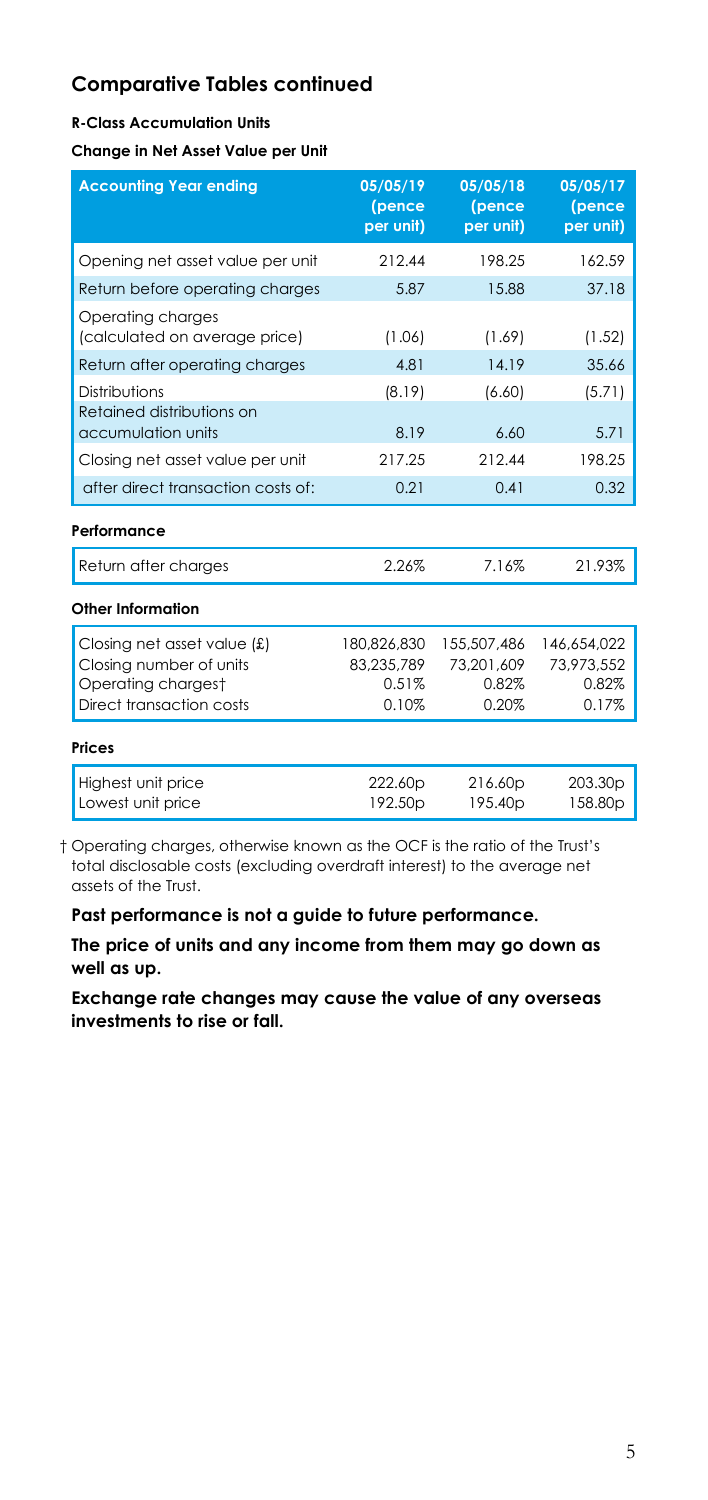#### **E-Class Accumulation Units**

**Change in Net Asset Value per Unit**

| <b>Accounting Year ending</b>                                                                            | 06/05/18 to<br>02/11/18 <sup>1</sup><br>(pence<br>per unit) | 06/05/17 to<br>05/05/18<br>(pence<br>per unit) | 06/05/16 to<br>05/05/17<br>(pence<br>per unit) |
|----------------------------------------------------------------------------------------------------------|-------------------------------------------------------------|------------------------------------------------|------------------------------------------------|
| Opening net asset value per unit                                                                         | 185.51                                                      | 173.12                                         | 142.10                                         |
| Return before operating charges                                                                          | (5.18)                                                      | 13.86                                          | 32.51                                          |
| Operating charges<br>(calculated on average price)                                                       | (0.49)                                                      | (1.47)                                         | (1.49)                                         |
| Return after operating charges                                                                           | (5.67)                                                      | 12.39                                          | 31.02                                          |
| Distributions                                                                                            | (3.45)                                                      | (5.76)                                         | (4.84)                                         |
| Retained distributions on<br>accumulation units                                                          | 3.45                                                        | 5.76                                           | 4.84                                           |
| Closing net asset value per unit                                                                         | 179.84                                                      | 185.51                                         | 173.12                                         |
| after direct transaction costs of:                                                                       | 0.09                                                        | 0.36                                           | 0.28                                           |
| Performance                                                                                              |                                                             |                                                |                                                |
| Return after charges                                                                                     | $(3.06)\%$                                                  | 7.16%                                          | 21.83%                                         |
| Other Information                                                                                        |                                                             |                                                |                                                |
| Closing net asset value (£)<br>Closing number of units<br>Operating chargest<br>Direct transaction costs | 0.53%<br>0.10%                                              | 16,992,644<br>9.160.121<br>0.82%<br>0.20%      | 17,177,853<br>9,922,536<br>0.92%<br>0.17%      |
| Prices                                                                                                   |                                                             |                                                |                                                |
| Highest unit price<br>Lowest unit price                                                                  | 195.30 <sub>p</sub><br>173.30p                              | 190.10p<br>170.60p                             | 177.20p<br>138.70p                             |

<sup>1</sup> E-Class units ceased to exist on 2 November 2018. Value shown is the closing net asset value at this date.

† Operating charges, otherwise known as the OCF is the ratio of the Trust's total disclosable costs (excluding overdraft interest) to the average net assets of the Trust.

**Past performance is not a guide to future performance.**

**The price of units and any income from them may go down as well as up.**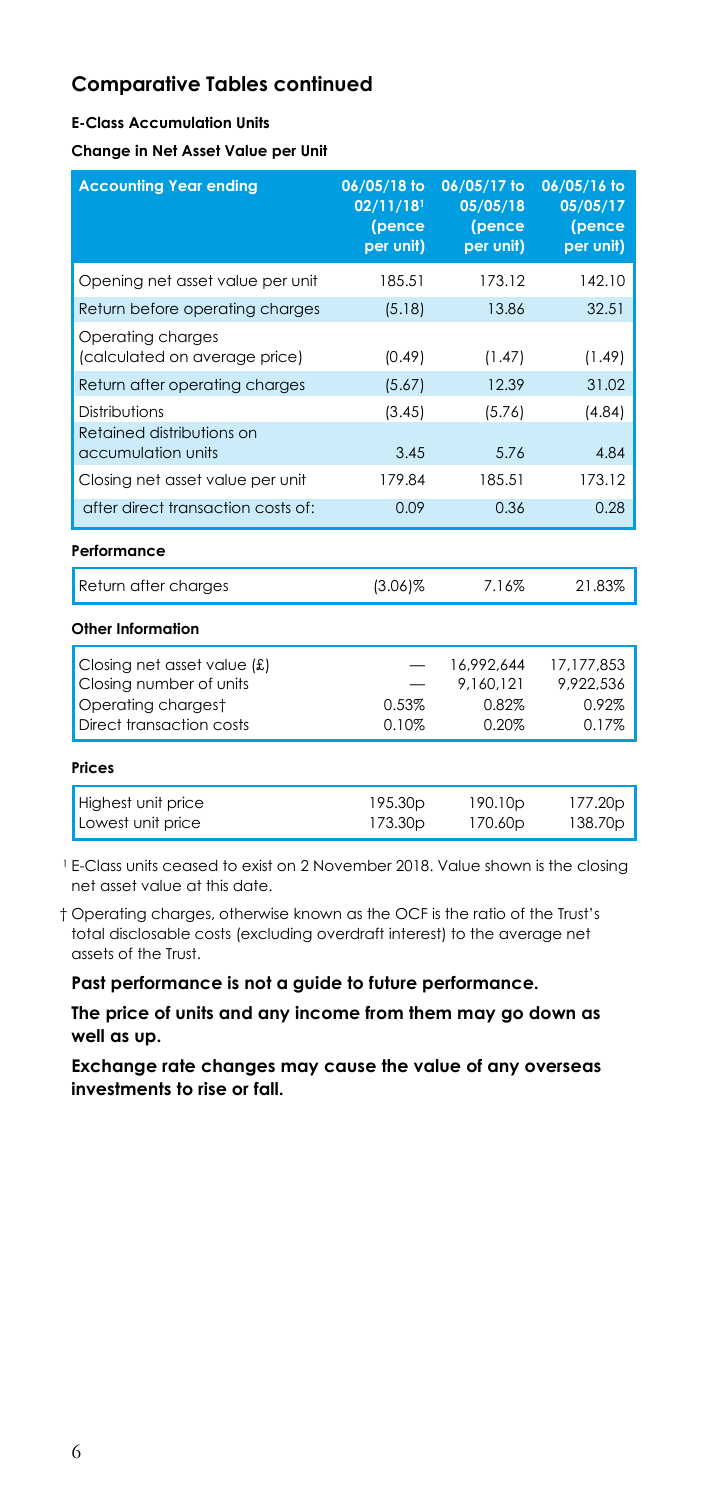### **F-Class Distribution Units**

**Change in Net Asset Value per Unit**

| <b>Accounting Year ending</b>                      | 05/05/19<br>(pence<br>per unit) | 05/05/18<br>(pence<br>per unit) | 05/05/17<br>(pence<br>per unit) |
|----------------------------------------------------|---------------------------------|---------------------------------|---------------------------------|
| Opening net asset value per unit                   | 147.76                          | 142.33                          | 120.28                          |
| Return before operating charges                    | 3.88                            | 11.35                           | 27.39                           |
| Operating charges<br>(calculated on average price) | (0.49)                          | (0.50)                          | (0.46)                          |
| Return after operating charges                     | 3.39                            | 10.85                           | 26.93                           |
| Distributions on income units                      | (5.87)                          | (5.42)                          | (4.88)                          |
| Closing net asset value per unit                   | 145.28                          | 147.76                          | 142.33                          |
| after direct transaction costs of:                 | 0.14                            | 0.29                            | 0.24                            |
| Performance                                        |                                 |                                 |                                 |
| Return after charges                               | 2.29%                           | 7.62%                           | 22.39%                          |
| Other Information                                  |                                 |                                 |                                 |
| Closing net asset value $(f)$                      | 1.232                           | 1.253                           | 1.207                           |
| Closing number of units                            | 848                             | 848                             | 848                             |
| Operating chargest<br>Direct transaction costs     | 0.34%<br>0.10%                  | 0.34%<br>0.20%                  | 0.34<br>0.17%                   |
|                                                    |                                 |                                 |                                 |
| Prices                                             |                                 |                                 |                                 |
| Highest unit price<br>Lowest unit price            | 155.50p<br>131.30 <sub>p</sub>  | 153.90 <sub>p</sub><br>138.30p  | 148.70p<br>118.20p              |

† Operating charges, otherwise known as the OCF is the ratio of the Trust's total disclosable costs (excluding overdraft interest) to the average net assets of the Trust.

**Past performance is not a guide to future performance.**

**The price of units and any income from them may go down as well as up.**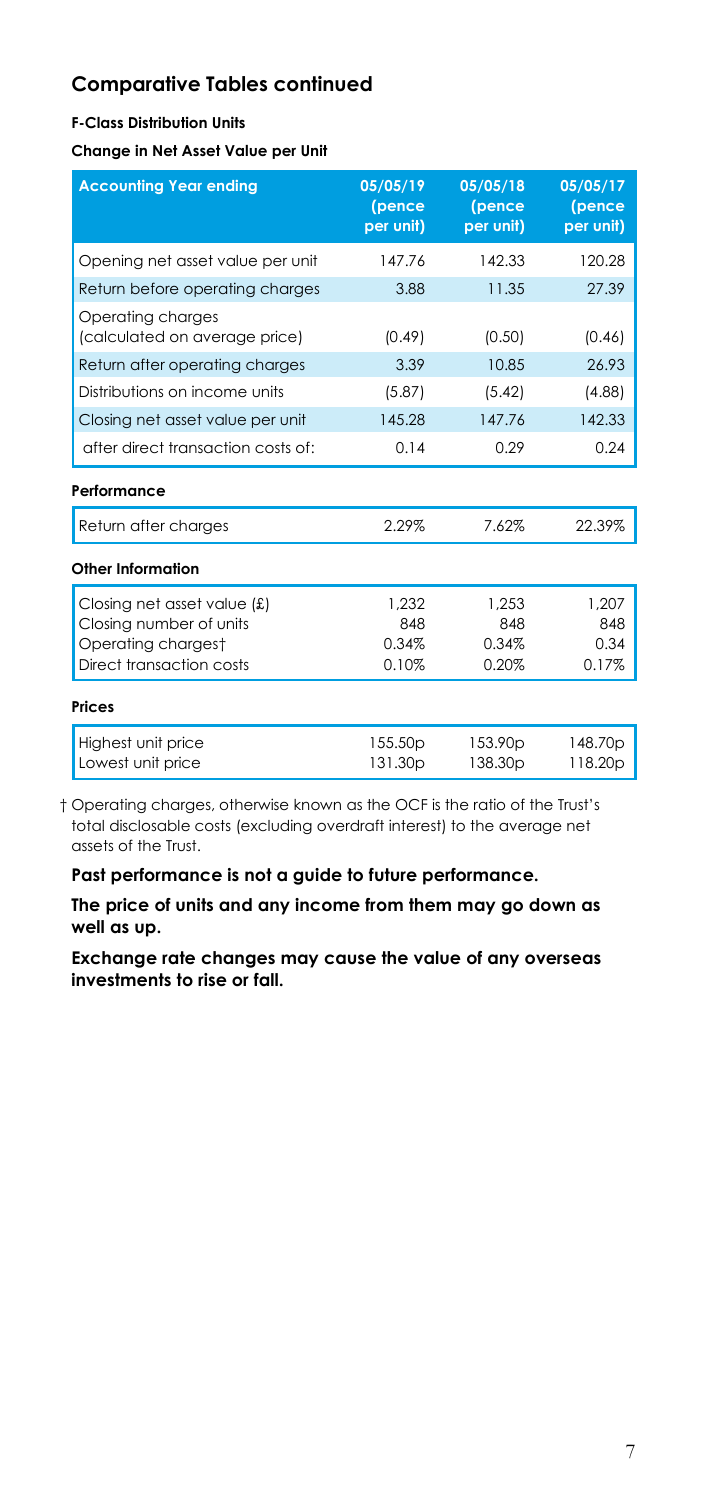#### **F-Class Accumulation Units**

**Change in Net Asset Value per Unit**

| <b>Accounting Year ending</b>                      | 05/05/19<br>(pence<br>per unit) | 05/05/18<br>(pence<br>per unit) | 05/05/17<br>(pence<br>per unit) |
|----------------------------------------------------|---------------------------------|---------------------------------|---------------------------------|
| Opening net asset value per unit                   | 218.79                          | 203.20                          | 165.85                          |
| Return before operating charges                    | 6.06                            | 16.31                           | 37.99                           |
| Operating charges<br>(calculated on average price) | (0.74)                          | (0.72)                          | (0.64)                          |
| Return after operating charges                     | 5.32                            | 15.59                           | 37.35                           |
| Distributions                                      | (8.79)                          | (7.82)                          | (6.79)                          |
| Retained distributions on<br>accumulation units    | 8.79                            | 7.82                            | 6.79                            |
| Closing net asset value per unit                   | 224.11                          | 218.79                          | 203.20                          |
| after direct transaction costs of:                 | 0.21                            | 0.42                            | 0.33                            |
| Performance                                        |                                 |                                 |                                 |
| Return after charges                               | 2.43%                           | 7.67%                           | 22.52%                          |
| Other Information                                  |                                 |                                 |                                 |
| Closing net asset value (£)                        | 120,319                         | 154,228                         | 181,986                         |
| Closing number of units                            | 53.687                          | 70.492                          | 89,558                          |
| Operating chargest                                 | 0.34%                           | 0.34%                           | 0.34%                           |
| Direct transaction costs                           | 0.10%                           | 0.20%                           | 0.17%                           |
| Prices                                             |                                 |                                 |                                 |
| Highest unit price<br>Lowest unit price            | 230.30 <sub>p</sub><br>198.50p  | 223.80 <sub>p</sub><br>201.10p  | 208.70p<br>162.90p              |

† Operating charges, otherwise known as the OCF is the ratio of the Trust's total disclosable costs (excluding overdraft interest) to the average net assets of the Trust.

**Past performance is not a guide to future performance.**

**The price of units and any income from them may go down as well as up.**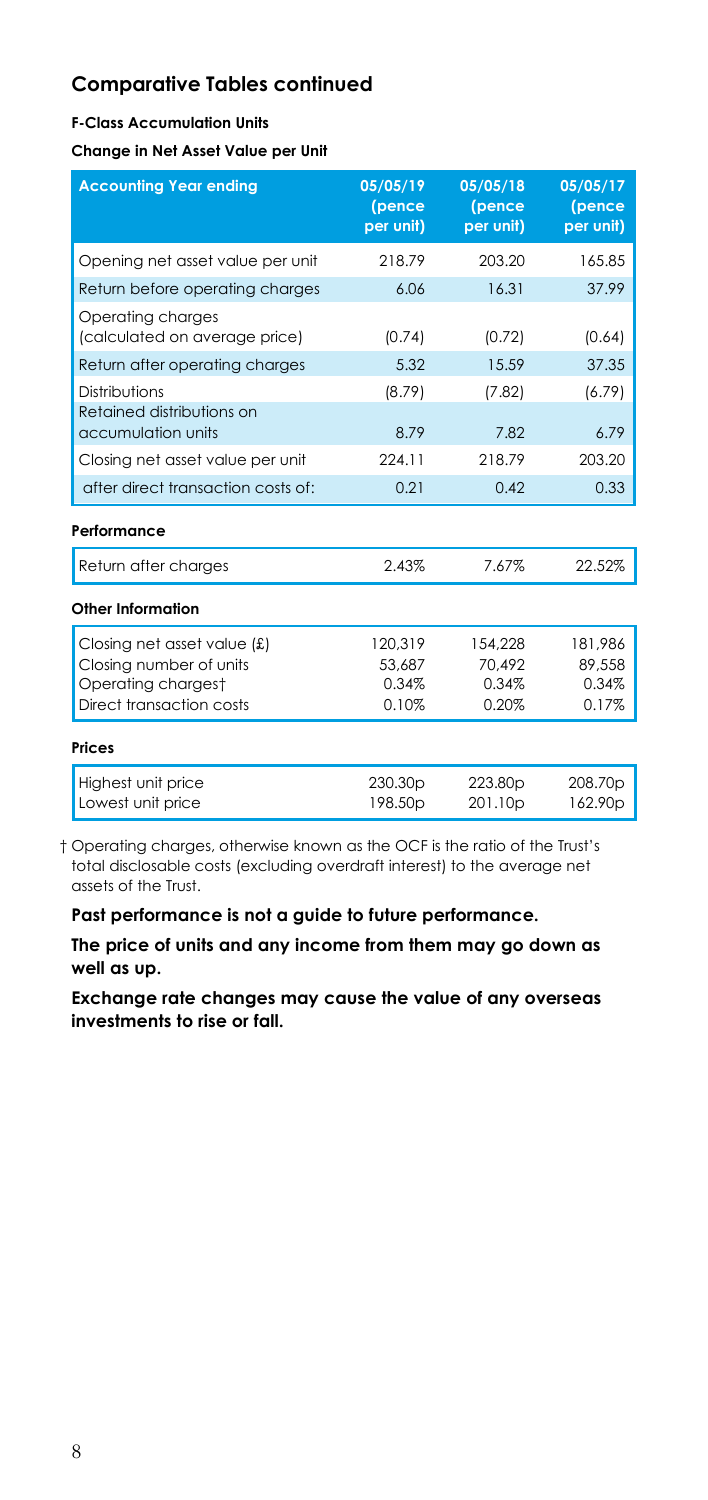### **I-Class Distribution Units**

**Change in Net Asset Value per Unit**

| <b>Accounting Year ending</b>                                                | 05/05/19<br>(pence<br>per unit)   | 05/05/18<br>(pence<br>per unit)   | 05/05/17<br>(pence<br>per unit)   |
|------------------------------------------------------------------------------|-----------------------------------|-----------------------------------|-----------------------------------|
| Opening net asset value per unit                                             | 147.04                            | 141.62                            | 119.74                            |
| Return before operating charges                                              | 3.91                              | 11.33                             | 27.22                             |
| Operating charges<br>(calculated on average price)                           | (0.14)                            | (0.15)                            | (0.14)                            |
| Return after operating charges                                               | 3.77                              | 11.18                             | 27.08                             |
| Distributions on income unit                                                 | (6.21)                            | (5.76)                            | (5.20)                            |
| Closing net asset value per unit                                             | 144.60                            | 147.04                            | 141.62                            |
| after direct transaction costs of:                                           | 0.14                              | 0.29                              | 0.24                              |
| Performance                                                                  |                                   |                                   |                                   |
| Return after charges                                                         | 2.56%                             | 7.89%                             | 22.61%                            |
| Other Information                                                            |                                   |                                   |                                   |
| Closing net asset value (£)<br>Closing number of units<br>Operating chargest | 62.046.984<br>42,910,513<br>0.10% | 37.666.510<br>25.616.743<br>0.10% | 32.972.390<br>23.282.539<br>0.10% |
| Direct transaction costs                                                     | 0.10%                             | 0.20%                             | 0.17%                             |
| Prices                                                                       |                                   |                                   |                                   |
| Highest unit price<br>Lowest unit price                                      | 154.80p<br>130.70p                | 153.30 <sub>p</sub><br>137.80p    | 148.10p<br>117.60p                |

† Operating charges, otherwise known as the OCF is the ratio of the Trust's total disclosable costs (excluding overdraft interest) to the average net assets of the Trust.

**Past performance is not a guide to future performance.**

**The price of units and any income from them may go down as well as up.**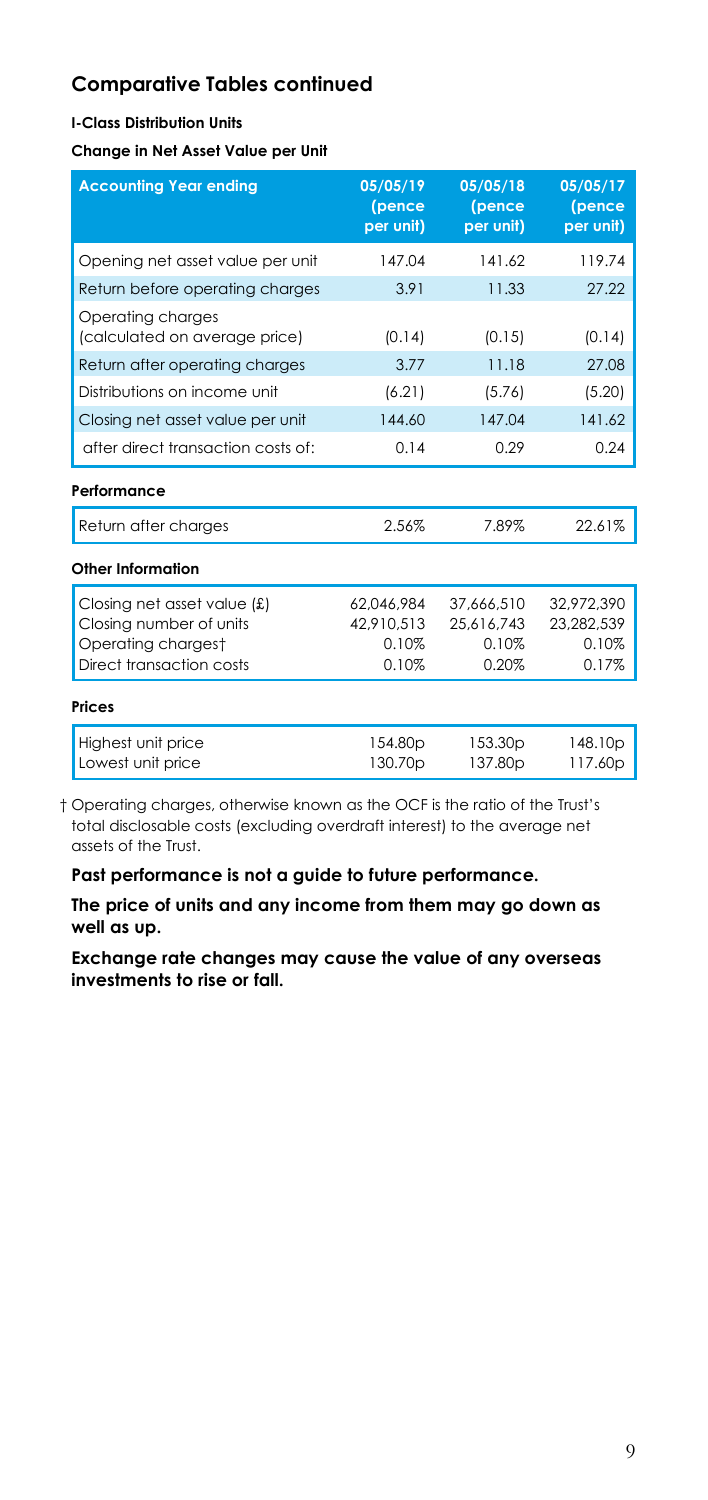#### **I-Class Accumulation Units**

**Change in Net Asset Value per Unit**

| <b>Accounting Year ending</b>                                                                            | 05/05/19<br>(pence<br>per unit)              | 05/05/18<br>(pence<br>per unit)              | 05/05/17<br>(pence<br>per unit)             |
|----------------------------------------------------------------------------------------------------------|----------------------------------------------|----------------------------------------------|---------------------------------------------|
| Opening net asset value per unit                                                                         | 229.89                                       | 213.00                                       | 173.42                                      |
| Return before operating charges                                                                          | 6.39                                         | 17.11                                        | 39.78                                       |
| Operating charges<br>(calculated on average price)                                                       | (0.23)                                       | (0.22)                                       | (0.20)                                      |
| Return after operating charges                                                                           | 6.16                                         | 16.89                                        | 39.58                                       |
| Distributions                                                                                            | (9.81)                                       | (8.75)                                       | (7.60)                                      |
| Retained distributions on<br>accumulation units                                                          | 9.81                                         | 8.75                                         | 7.60                                        |
| Closing net asset value per unit                                                                         | 236.05                                       | 229.89                                       | 213.00                                      |
| after direct transaction costs of:                                                                       | 0.22                                         | 0.45                                         | 0.35                                        |
| Performance                                                                                              |                                              |                                              |                                             |
| Return after charges                                                                                     | 2.68%                                        | 7.93%                                        | 22.82%                                      |
| Other Information                                                                                        |                                              |                                              |                                             |
| Closing net asset value (£)<br>Closing number of units<br>Operating chargest<br>Direct transaction costs | 475.959.049<br>201.636.061<br>0.10%<br>0.10% | 419,106,694<br>182.311.213<br>0.10%<br>0.20% | 186,011,709<br>87.329.328<br>0.10%<br>0.17% |
| Prices                                                                                                   |                                              |                                              |                                             |
| Highest unit price<br>Lowest unit price                                                                  | 242.10p<br>208.90p                           | 235.00 <sub>p</sub><br>211.20p               | 218.70p<br>170.40p                          |

† Operating charges, otherwise known as the OCF is the ratio of the Trust's total disclosable costs (excluding overdraft interest) to the average net assets of the Trust.

**Past performance is not a guide to future performance.**

**The price of units and any income from them may go down as well as up.**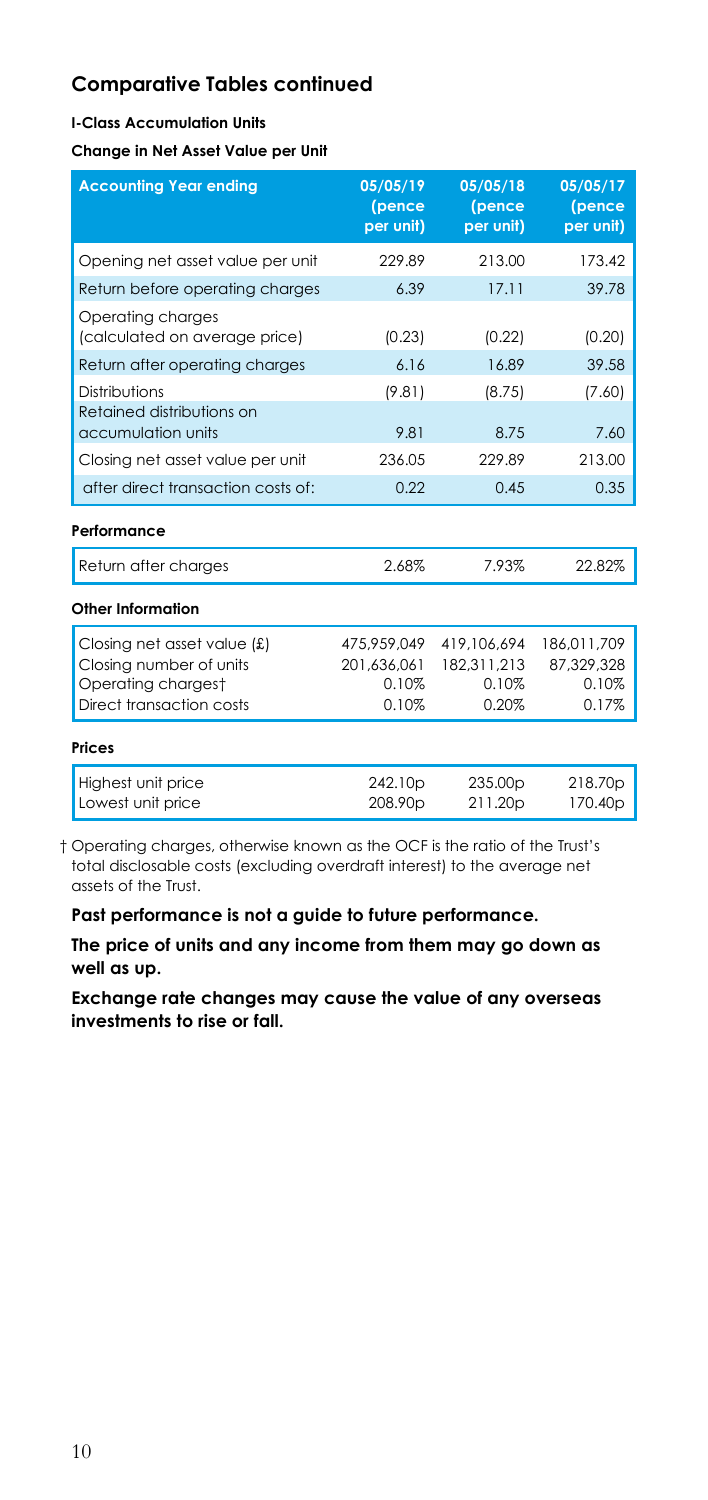#### **C-Class Distribution Units**

**Change in Net Asset Value per Unit**

| <b>Accounting Year ending</b>                                                                            | 05/05/19<br>(pence<br>per unit)             | 05/05/18<br>(pence<br>per unit)             | 05/05/17<br>(pence<br>per unit)            |
|----------------------------------------------------------------------------------------------------------|---------------------------------------------|---------------------------------------------|--------------------------------------------|
| Opening net asset value per unit                                                                         | 147.03                                      | 141.61                                      | 119.74                                     |
| Return before operating charges                                                                          | 3.90                                        | 11.32                                       | 27.20                                      |
| Operating charges<br>(calculated on average price)                                                       | (0.09)                                      | (0.09)                                      | (0.08)                                     |
| Return after operating charges                                                                           | 3.81                                        | 11.23                                       | 27.12                                      |
| Distributions on income units                                                                            | (6.26)                                      | (5.81)                                      | (5.25)                                     |
| Closing net asset value per unit                                                                         | 144.58                                      | 147.03                                      | 141.61                                     |
| after direct transaction costs of:                                                                       | 0.14                                        | 0.29                                        | 0.24                                       |
| Performance                                                                                              |                                             |                                             |                                            |
| Return after charges                                                                                     | 2.59%                                       | 7.93%                                       | 22.65%                                     |
| Other Information                                                                                        |                                             |                                             |                                            |
| Closing net asset value (£)<br>Closing number of units<br>Operating chargest<br>Direct transaction costs | 115,305,132<br>79.750.436<br>0.06%<br>0.10% | 103,152,179<br>70.159.572<br>0.06%<br>0.20% | 78,391,862<br>55,357,677<br>0.06%<br>0.17% |
| Prices                                                                                                   |                                             |                                             |                                            |
| Highest unit price<br>Lowest unit price                                                                  | 154.10p<br>130.70p                          | 153.30 <sub>p</sub><br>137.80p              | 147.80p<br>117.60p                         |

† Operating charges, otherwise known as the OCF is the ratio of the Trust's total disclosable costs (excluding overdraft interest) to the average net assets of the Trust.

**Past performance is not a guide to future performance.**

**The price of units and any income from them may go down as well as up.**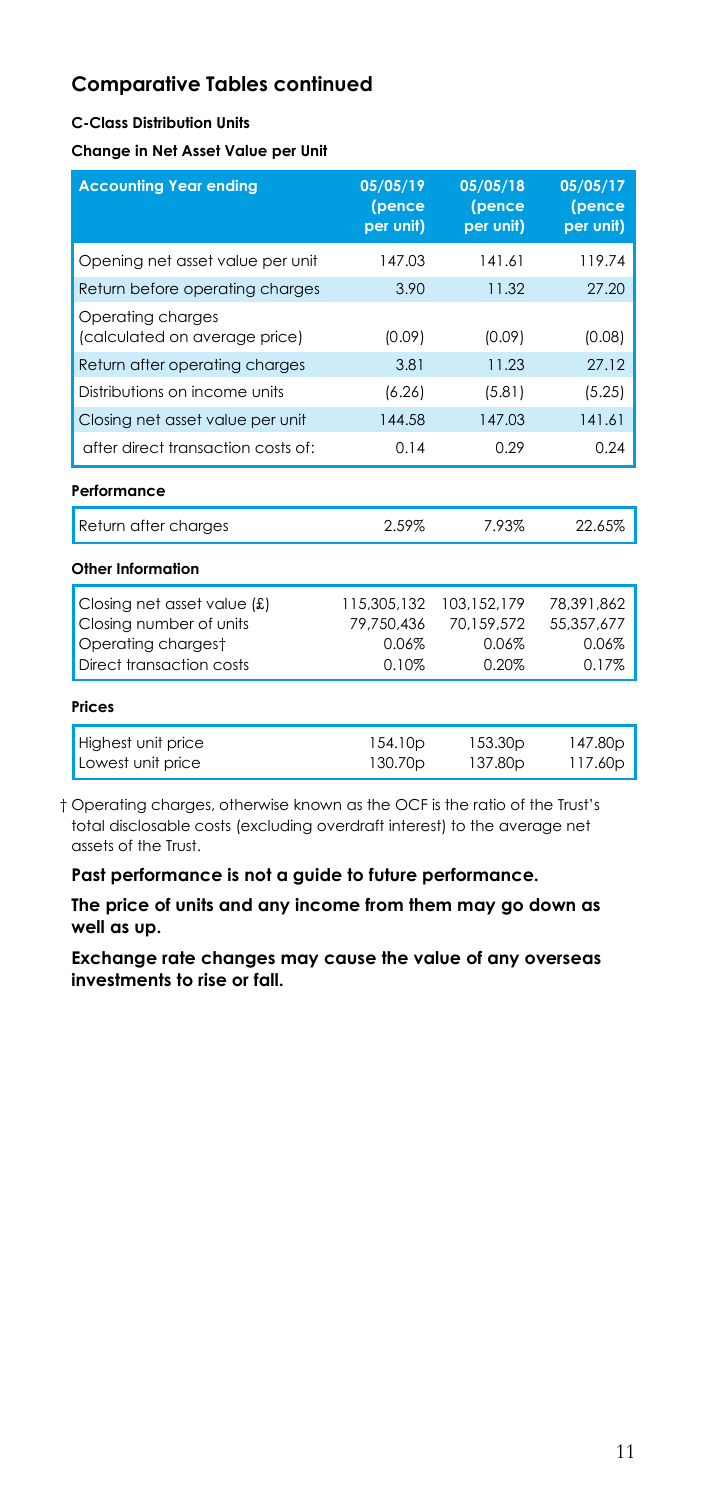#### **C-Class Accumulation Units**

**Change in Net Asset Value per Unit**

| <b>Accounting Year ending</b>                                                | 05/05/19<br>(pence<br>per unit)    | 05/05/18<br>(pence<br>per unit)    | 05/05/17<br>(pence<br>per unit)   |
|------------------------------------------------------------------------------|------------------------------------|------------------------------------|-----------------------------------|
| Opening net asset value per unit                                             | 230.46                             | 213.47                             | 173.72                            |
| Return before operating charges                                              | 6.42                               | 17.12                              | 39.87                             |
| Operating charges<br>(calculated on average price)                           | (0.14)                             | (0.13)                             | (0.12)                            |
| Return after operating charges                                               | 6.28                               | 16.99                              | 39.75                             |
| Distributions                                                                | (9.93)                             | (8.84)                             | (7.70)                            |
| Retained distributions on<br>accumulation units                              | 9.93                               | 8.84                               | 7.70                              |
| Closing net asset value per unit                                             | 236.74                             | 230.46                             | 213.47                            |
| after direct transaction costs of:                                           | 0.23                               | 0.45                               | 0.34                              |
| Performance                                                                  |                                    |                                    |                                   |
| Return after charges                                                         | 2.72%                              | 7.96%                              | 22.88%                            |
| Other Information                                                            |                                    |                                    |                                   |
| Closing net asset value (£)<br>Closing number of units<br>Operating chargest | 146,358,876<br>61.822.825<br>0.06% | 122,805,221<br>53,286,398<br>0.06% | 98,457,361<br>46.122.511<br>0.06% |
| Direct transaction costs                                                     | 0.10%                              | 0.20%                              | 0.17%                             |
| Prices                                                                       |                                    |                                    |                                   |
| Highest unit price<br>Lowest unit price                                      | 241.50p<br>209.40p                 | 235.60p<br>211.80p                 | 218.60p<br>170.70p                |

† Operating charges, otherwise known as the OCF is the ratio of the Trust's total disclosable costs (excluding overdraft interest) to the average net assets of the Trust.

**Past performance is not a guide to future performance.**

**The price of units and any income from them may go down as well as up.**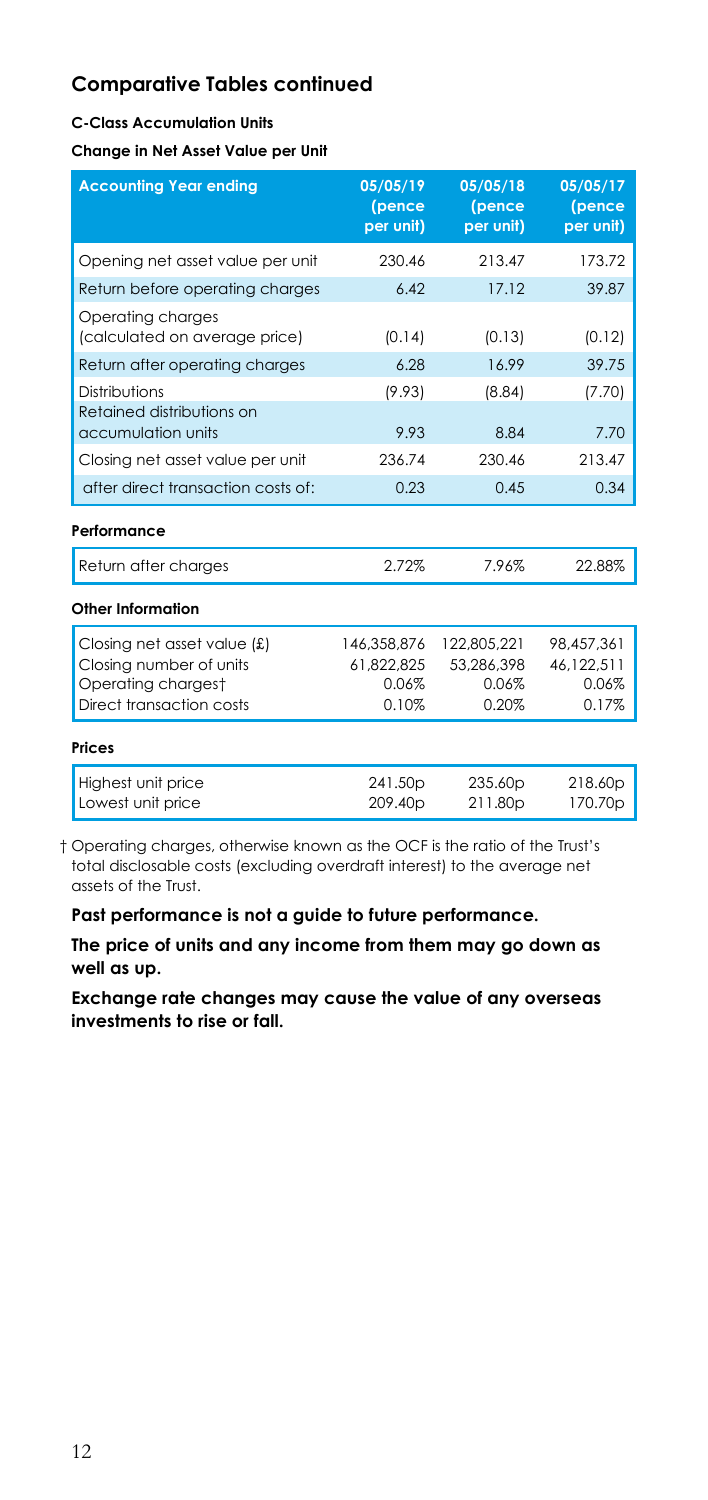## **Manager's Investment Report**

During the year under review, the bid price of the Trust's R-Class distribution units fell by 1.27%. FTSE, the Index compiler, calculates the benchmark Index at the end of the business day using closing prices, whereas the Trust is valued using prevailing prices at 12 noon. Therefore, for tracking purposes, the Trust has been revalued using closing prices. On this basis over the review year, the Trust returned -2.39% on a capital only basis, compared with the FTSE 100 Index return of -2.46% (Source: Bloomberg), producing a tracking difference of +0.07%.

### **Past performance is not a guide to future performance.**

**The value of investments and any income from them may go down as well as up.**

#### **Exchange rate changes may cause the value of any overseas investments to rise or fall.**

The FTSE 100 Index is calculated by FTSE International Limited ("FTSE"). FTSE does not sponsor, endorse or promote this product.

All copyright in the Index values and constituent list belongs to FTSE. Legal & General has obtained full licence from FTSE to use such copyright in the creation of this product.

"FTSETM", "FT-SE®" and "Footsie®" are trademarks of the London Stock Exchange Plc and The Financial Times Limited and are used by FTSE International Limited ("FTSE") under license.

### **Market/Economic Review**

In the UK, both economic and political uncertainty have heightened over the last 12 months, with precariousness as to the outcome of Brexit negotiations and the implications for trade with the EU. Although the UK government negotiated a draft withdrawal agreement with the EU, it is highly uncertain whether this will receive the consent of Parliament. The UK economy continued its relatively subdued performance over the last year, recording its weakest growth rate for over six years during the final quarter of 2018, partly due to Brexit uncertainty and slower growth across other European economies.

Major sectors such as Electronics & Electrical Equipment (+44.36%), Industrial Metal & Mining (+26.12%) and Software & Computer Services (+24.34%) showed the largest positive returns during the review year, whilst Mobile Telecommunication (-33.46%), Tobacco (-22.02%) and General Industrials (-18.75%) were the worst performing sectors.

In the UK, the domestically focused FTSE 250 Index (-3.51%) over performed the FTSE SmallCap Index (-4.24%) and underperformed the more internationally focused FTSE 100 Index  $(-2.46\%)$ .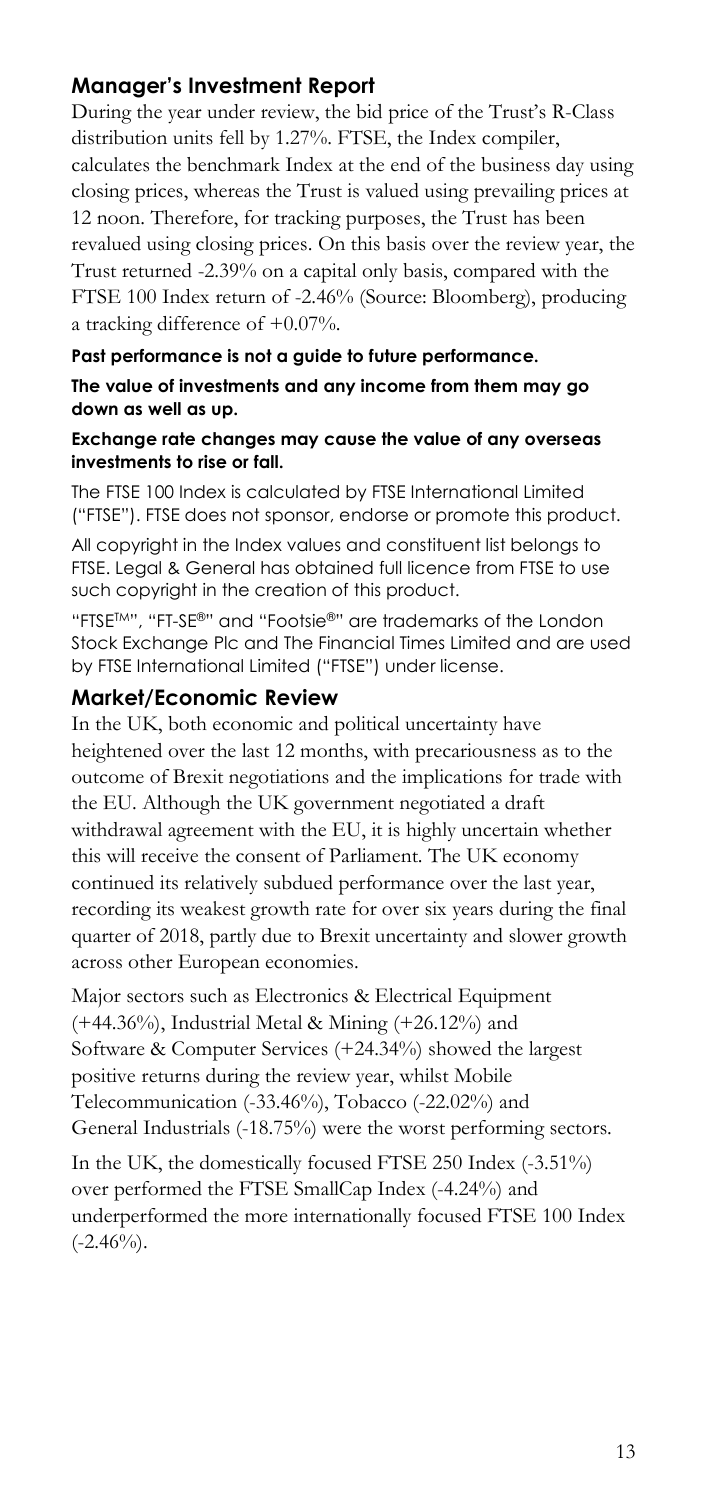# **Manager's Investment Report continued**

## **Trust Review**

The Trust holds all 100 companies in the Index, with weightings generally in line with those of the Index. Hence investment activity, other than to raise or invest cash, is only necessary when there are changes in the issued share capital or free float of the constituent companies or to the constituents of the Index.

There were four Index reviews during the reporting year. The annual Index review in June 2018 resulted in two additions; Retail distributor Ocado Group and E-gaming operator GVC, promoted from the FTSE 250 Index replacing the demoted security company G4S and medical facilities operator Mediclinic International. There were 68 changes to the free share capital of constituents; the largest increases being petrochemicals company BP, Financial services Royal Bank of Scotland Group and pharmaceutical laboratory GlaxoSmithKline. The largest decreases were investment company Melrose Industries, mining company Rio Tinto and goods manufacturer Unilever.

At the quarterly Index review in September 2018, there were no additions or deletions. There were 15 changes to the free share capital of constituents, with the largest increases being investment company Melrose Industries, insurance services Standard Life Aberdeen and utility company National Grid; the largest decreases were goods manufacturer Unilever, retail distributor Ocado Group and insurance provider Aviva.

At the semi-annual Index review in December 2018, there were three additions and three deletions. Industrial producer Spirax-Sarco Engineering, insurance company Hiscox and pharmaceutical products developer Hikma Pharmaceuticals were promoted from FTSE 250 Index, whilst, delivery services Just Eat and Royal Mail were demoted to FTSE MidCap. There were 20 changes to the free share capital of constituents with the largest increase being engine manufacturer Rolls-Royce, utility company SSE and residential developer Persimmon. The largest decreases were petrochemical Royal Dutch Shell 'A', financial services Lloyds Banking Group and goods manufacturer Unilever.

At the quarterly Index review in March 2019 there were two additions and two deletions. Delivery services Just Eat and pensions and life insurance services Phoenix Group were promoted from FTSE 250 Index, whilst, engineering company John Wood Group and e-gaming operator GVC were demoted to FTSE MidCap Index. There were 18 changes to the free share capital of constituents. The largest increases being petrochemical BP, investment company Scottish Mortgage Investment Trust and energy solutions Centrica. The largest decreases being petrochemical Royal Dutch Shell 'A', beverages producer Diageo and mining company Rio Tinto.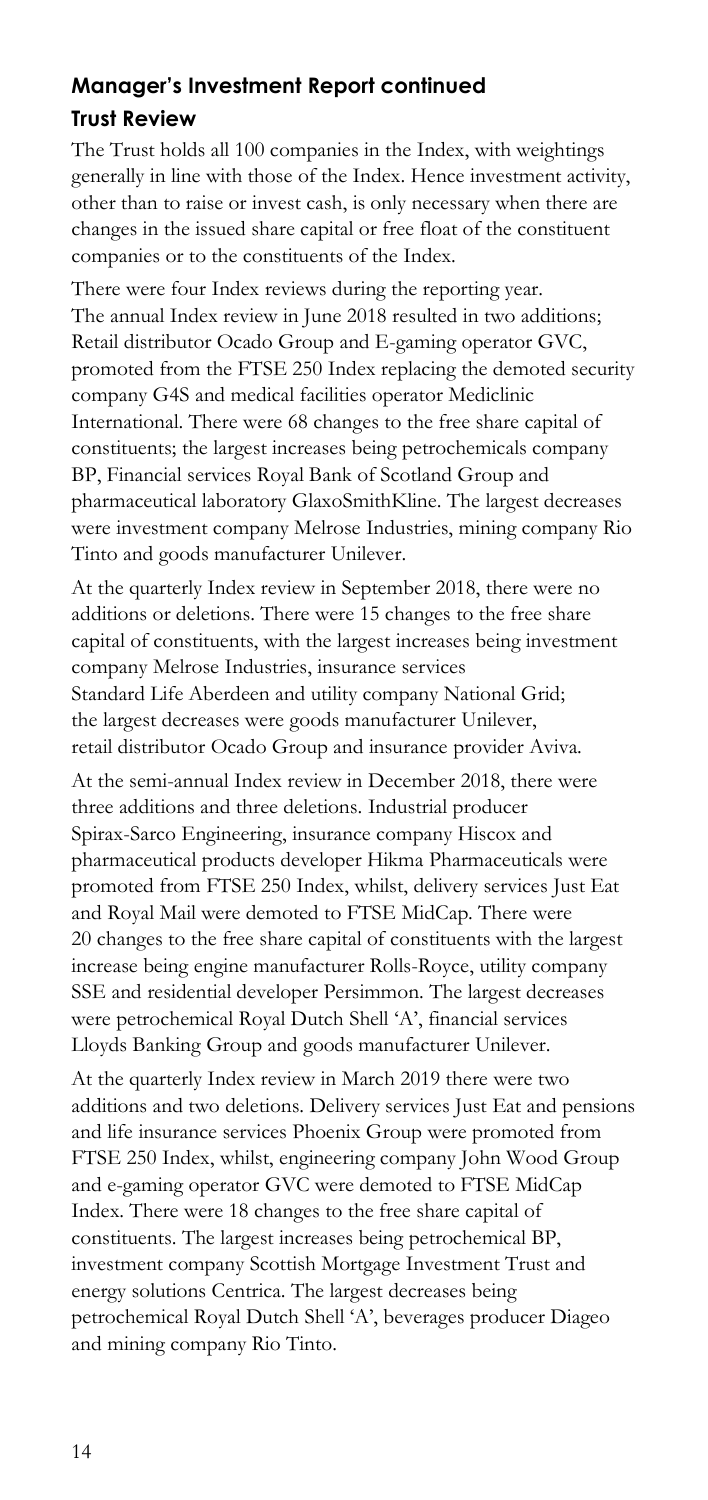## **Manager's Investment Report continued**

There were a number of noteworthy mergers and acquisitions; Comcast won an auction to acquire Sky for \$39billion, outbidding 21st Century Fox after a lengthy takeover battle. Sky was replaced by the engineering and technical services company John Wood Group, who made a return to the Blue-Chip Index after a five year absence. Old Mutual continued its break-up, as the insurer spun-off Quilter and then subsequently changed its domicile from UK to South Africa. Quilter was temporarily included in the FTSE 100 before being demoted to the FTSE 250, whilst property website operator Rightmove replaced Old Mutual in the FTSE 100. In the pharmaceutical sector, Randgold Resources was replaced by Auto Trader Group as it merged with Barrick Gold (Canada) in a stock deal and Shire was deleted as a result of the acquisition by Takeda Pharmaceuticals (Japan) for cash and stock.

Significant Index changes included RELX increasing its weight in the Index as a result of simplifying its corporate structure, moving from the dual parent holding company structure to a single parent company domiciled in UK. Royal Bank of Scotland Group increased its free float as a result of HMRC selling a portion of their stake and reducing its holding to 62.40%.

At the end of the year the Trust had holdings in all 100 companies in the Index. The three largest stocks in the Index at the end of the year were Royal Dutch Shell (10.88%), HSBC (7.37%) and BP (5.86%).

### **Outlook**

Following the rate hike in August 2018 to 0.75%, the Bank of England (BoE) has kept the base rate unchanged. Despite abovetarget inflation, the BoE will be wary to hike again in the midst of a congested Brexit timetable. We expect UK GDP to be supported by the fiscal stimulus announced by the Chancellor at the end of 2018 but is still likely to be weak on account of Brexit uncertainty. We have maintained our UK GDP growth rate expectation at 1.5% in 2019 and 1.8% in 2020. While UK investment has slowed since 2015, some improvement is possible should a withdrawal agreement from the EU be reached by parliament. However, the Bank of England's agents' survey shows that many firms have prepared themselves for a 'no deal' Brexit and some have also already implemented those plans

Legal & General Investment Management Limited (Investment Adviser) 28 May 2019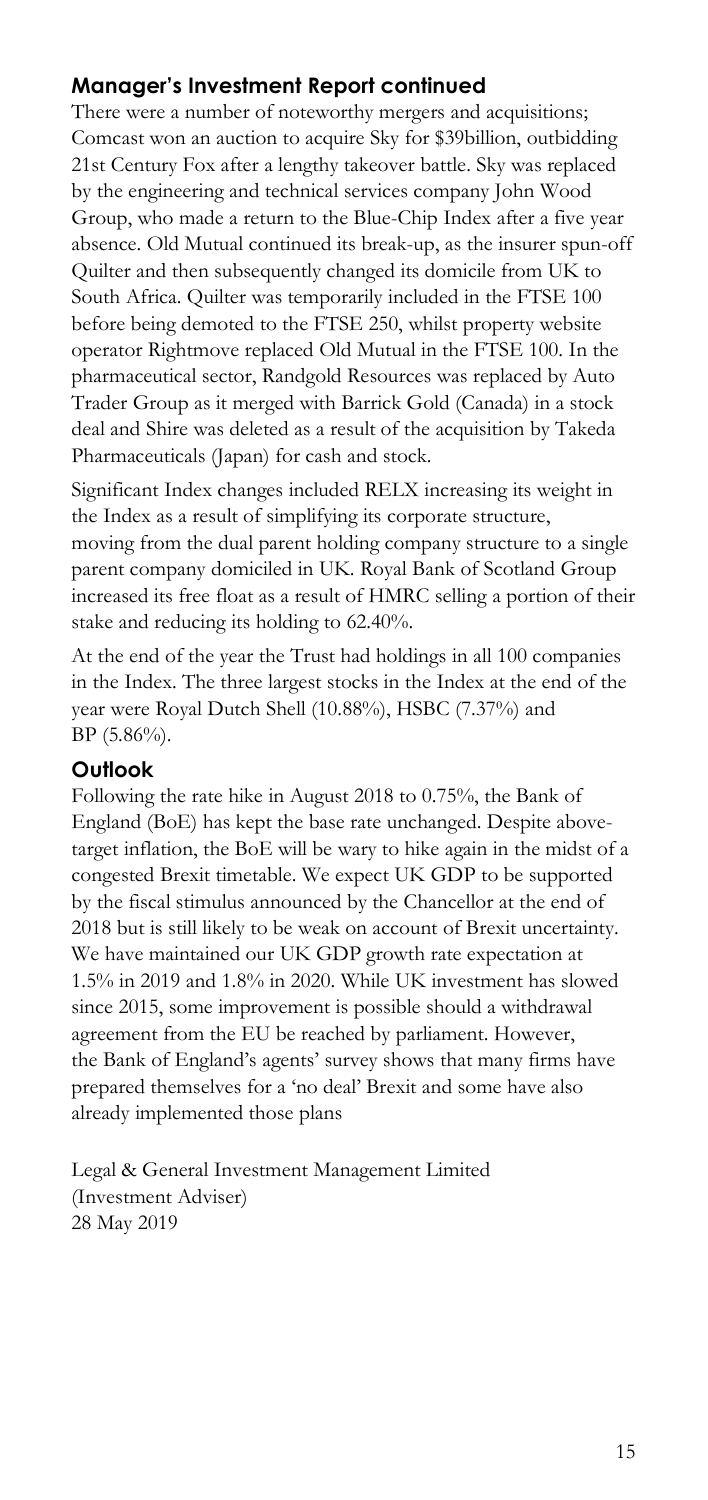## **Manager's Report and Accounts**

Copies of the most recent Interim and Annual Long Form Manager's Reports are available free of charge by telephoning 0370 050 0955, by writing to the Manager or are available on the internet at www.legalandgeneral.com/investments/fundinformation/managers-reports.

Call charges will vary. We may record and monitor calls.

### **Information on Tracking Error**

The 'Tracking Error' of a Trust is the measure of the volatility of the differences between the return of the Trust and the return of the benchmark Index. It provides an indication of how closely the Trust is tracking the performance of the benchmark Index after considering things such as Trust charges and taxation.

Using monthly returns, over the review year, the annualised Tracking Error of the Trust is 0.08%, whilst over the last three years to the end of April 2019, the annualised Tracking Error of the Trust is 0.12%. These Tracking Errors are within the anticipated Tracking Error levels set out in the Trust's Prospectus of  $+/-0.50%$  per annum.

### **Minimum Investment Amounts**

The minimum initial lump sum investment amounts for each class are as follows:

| R-Class | $\angle 100$                       |
|---------|------------------------------------|
| F-Class | 4,500                              |
| I-Class | $\sqrt{1,000,000}$                 |
| C-Class | $\textcolor{blue}{f_1}100,000,000$ |

In addition, monthly contributions can be made into the R-Class with a minimum amount of  $\text{\emph{L}}20$  per month and F-Class with a minimum amount of  $f(50)$  per month.

Class F units are available to:

- i) investors who have received advice from authorised intermediaries, platforms or other distributors in relation to their investment in units in the Trust; and
- ii) distributors who the Manager reasonably considers will adequately bear the costs of marketing to and acquiring investors at no or limited cost to the Manager, and to whom the Manager has confirmed that such distributor or investor meets the criteria for investment in such units.

Class C units are available to certain eligible investors who meet the criteria for investment in such units as outlined in the share class policy of the Manager, which is available to investors in the C-Class upon request. Where investors in the C-Class no longer continue to meet the criteria for investment in such units, further investment in such units may not be permitted.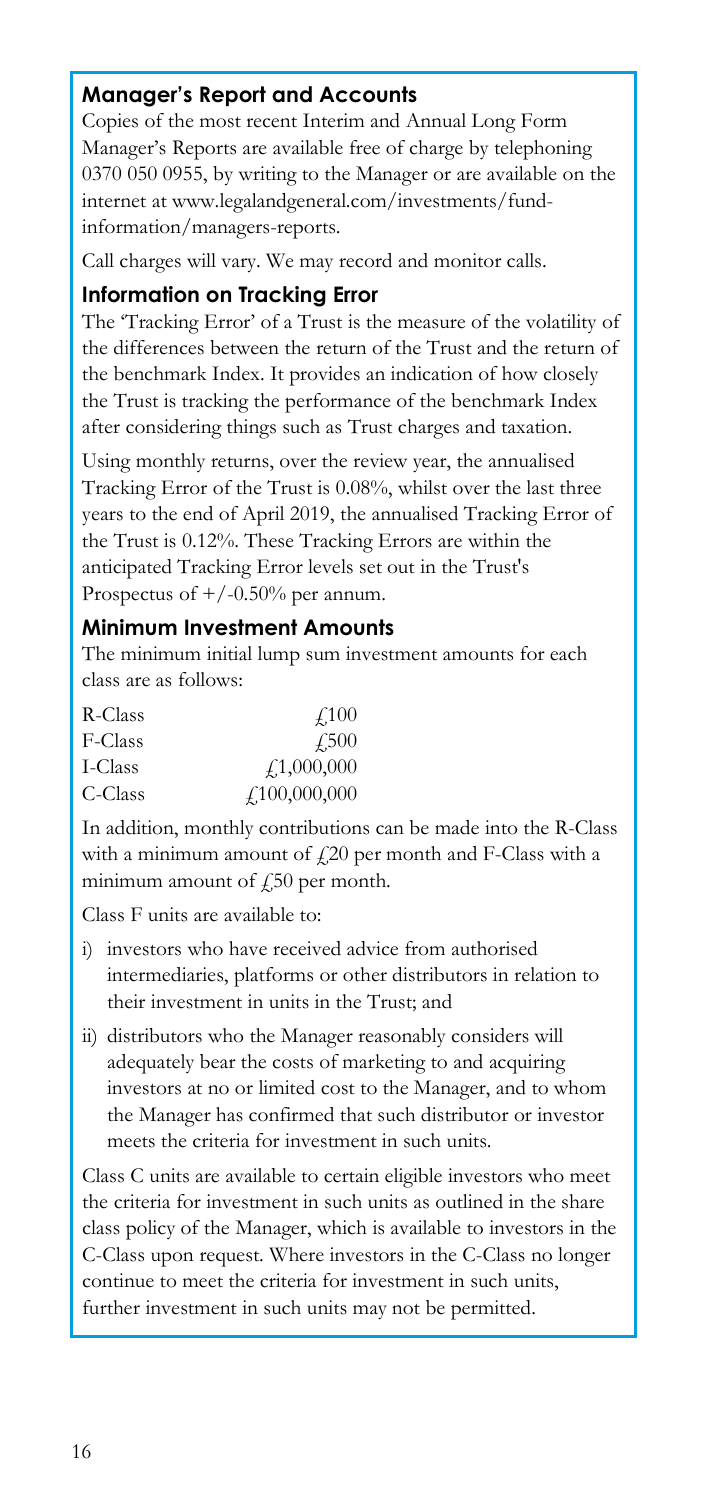## **Other Information**

The information in this report is designed to enable unitholders to understand how the Trust has performed during the year under review and how it is invested at the year end. Further information on the activities and performance of the Trust can be obtained by telephoning 0370 050 0955 or by writing to the Manager.

## **Significant Changes Closure of E-Class**

As at 2 November 2018, the E-Class was closed. All unitholders in the E-Class as at 2 November 2018 have been moved into the R-Class which is identical to the E-Class. The terms and charges are identical between the classes.

## **Change in Fund Management Fee (FMF)**

With effect from 1 June 2018, the FMF for E-Class and R-Class units were reduced from 0.82% to 0.48%.

## **Authorised Fund Manager**

Legal & General (Unit Trust Managers) Limited Registered in England and Wales No. 01009418 Registered office: One Coleman Street, London EC2R 5AA Telephone: 0370 050 3350 Authorised and regulated by the Financial Conduct Authority Call charges will vary. We may record and monitor calls.

### **Trustee**

Northern Trust Global Services SE UK Branch Trustee and Depositary Services 50 Bank Street, Canary Wharf, London E14 5NT Authorised by the Prudential Regulation Authority and regulated by the Financial Conduct Authority and the Prudential Regulation Authority

## **Independent Auditors**

KPMG LLP 15 Canada Square, London E14 5GL